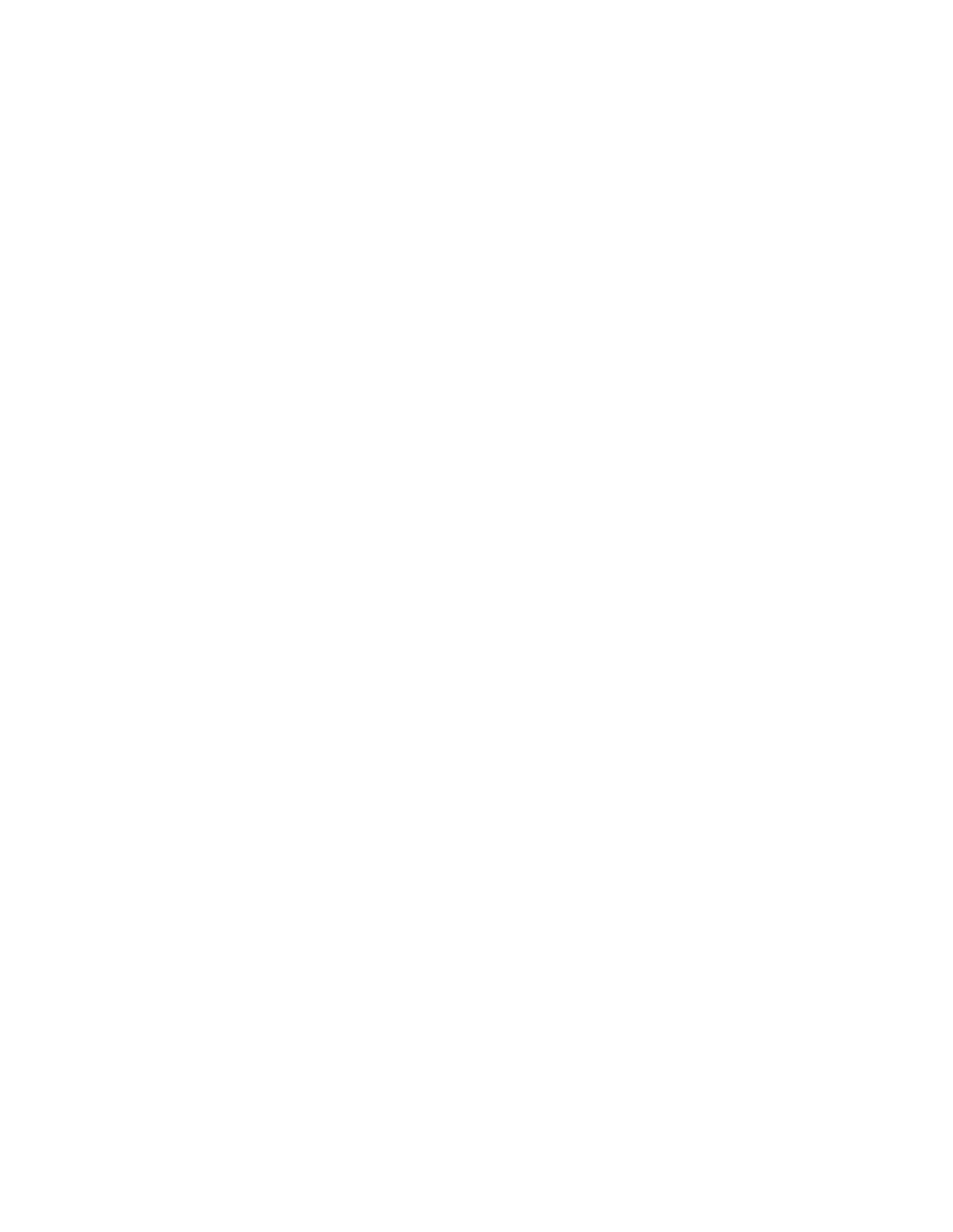## STL - 4Base-Scorecard: CHC154 - 09-24-16 - STL 10 @ CHC 4 لا STL - 4Base-Scorecard: CHC154 - 09-24-16 - STL 10 # STL<br>WP: Reyes, A. - LP: Hammel - Sv: - CHC rec 98-56 - Molina is Top Contributor in STL win \*



| STL - 4BaseScore - Player 4Score by Batting Order<br>CHC154 - 09-24-16 - STL 10 @ CHC 4<br>WP: Reyes, A. - LP: Hammel - Sv: - CHC rec 98-56 - Molina is Top Contributor in STL win |                  |           |              |                |   |    |                  |              |                |                |                         |  |  |
|------------------------------------------------------------------------------------------------------------------------------------------------------------------------------------|------------------|-----------|--------------|----------------|---|----|------------------|--------------|----------------|----------------|-------------------------|--|--|
|                                                                                                                                                                                    | <b>Bat Order</b> |           |              |                |   |    |                  |              |                |                |                         |  |  |
| Player                                                                                                                                                                             | Team             | Position  | $\mathbf{1}$ | $\overline{2}$ | 3 | 4  | 5                | 6            | $\overline{7}$ | 8              | 9                       |  |  |
| Molina                                                                                                                                                                             | STL              | C         |              |                |   |    |                  | 22           |                |                |                         |  |  |
| Piscotty                                                                                                                                                                           | <b>STL</b>       | <b>RF</b> |              | 17             |   |    |                  |              |                |                |                         |  |  |
| Grichuk                                                                                                                                                                            | STL              | CF        |              |                |   |    |                  |              | 15             |                |                         |  |  |
| Peralta                                                                                                                                                                            | <b>STL</b>       | 3B        |              |                |   | 15 |                  |              |                |                |                         |  |  |
| <b>Adams-Pham</b>                                                                                                                                                                  | STL              | $1B+PR$   |              |                |   |    | 8                |              |                |                |                         |  |  |
| <b>Moss</b>                                                                                                                                                                        | <b>STL</b>       | LF        |              |                | 5 |    |                  |              |                |                |                         |  |  |
| <b>Adams</b>                                                                                                                                                                       | STL              | 1B        |              |                |   |    | $\boldsymbol{4}$ |              |                |                |                         |  |  |
| Martinez, J.                                                                                                                                                                       | <b>STL</b>       | PH        |              |                |   |    |                  |              |                |                | $\overline{\mathbf{4}}$ |  |  |
| <b>Diaz</b>                                                                                                                                                                        | STL              | SS        |              |                |   |    |                  |              |                | $\overline{2}$ |                         |  |  |
| Garcia, G.                                                                                                                                                                         | STL              | SS-Dsub   |              |                |   |    |                  |              |                | $\overline{2}$ |                         |  |  |
| Kelly                                                                                                                                                                              | STL              | C-Dsub    |              |                |   |    |                  | $\mathbf{2}$ |                |                |                         |  |  |
| Carpenter                                                                                                                                                                          | <b>STL</b>       | 2B        | $\pmb{0}$    |                |   |    |                  |              |                |                |                         |  |  |
| Gyorko                                                                                                                                                                             | STL              | PH        |              |                |   |    |                  |              |                |                | $\bf{0}$                |  |  |
| Pena                                                                                                                                                                               | STL              | PH        |              |                |   |    |                  |              |                |                | $\mathbf{0}$            |  |  |
| Pham                                                                                                                                                                               | STL              | PR-LF     |              |                |   |    | $\mathbf{0}$     |              |                |                |                         |  |  |
| Reyes, A.                                                                                                                                                                          | <b>STL</b>       | P         |              |                |   |    |                  |              |                |                | $-1$                    |  |  |

Scorecard Sponsored By



**GO** - Meal and Fitness Tracker By Iolo

https://itunes.apple.com/us/app/go-meal-and-fitness-track-er/id785910082?mt=8

## STL - 4Score Box - Player Totals<br>CHC154 - 09-24-16 - STL 10 @ CHC 4<br>WP: Reyes, A. - LP: Hammel - Sv: - CHC rec 98-56 - Molina is Top Contributor in STL win

| Player         |            | Team Position | Bat<br>Ord #   | Credit For Run | PA Bases       | <b>BR</b> Bases | <b>Bases Pushed</b> | Player 4Score  | Appearances    | Productivity<br>Rate |
|----------------|------------|---------------|----------------|----------------|----------------|-----------------|---------------------|----------------|----------------|----------------------|
| Molina         | STL C      |               | 6              | 4              | 4              | 5               | 9                   | 22             | 4              | 5.500                |
| Piscotty       | STL        | <b>RF</b>     | $\overline{2}$ | $\overline{2}$ | $\overline{7}$ | $\overline{2}$  | 6                   | 17             | 5              | 3.400                |
| Grichuk        | <b>STL</b> | <b>CF</b>     | $\overline{7}$ | 3              | $\overline{4}$ | 0               | 8                   | 15             | 5              | 3.000                |
| Peralta        | STL        | 3B            | $\overline{4}$ | $\mathbf{0}$   | 4              | 9               | $\overline{2}$      | 15             | 5              | 3.000                |
| Adams-Pham STL |            | $1B+PR$       | 5              | 1              | 2              | $\overline{2}$  | 3                   | 8              | 1              | 8.000                |
| Moss           | STL        | LF            | 3              | $\mathbf 0$    | 1              | 3               | $\mathbf{1}$        | 5              | 5              | 1.000                |
| Adams          | <b>STL</b> | 1B            | 5              | $\mathbf 0$    | 1              | 3               | $\mathbf 0$         | $\overline{4}$ | 3              | 1.333                |
| Martinez, J.   | STL PH     |               | 9              | $\mathbf{0}$   | $\overline{2}$ | $\overline{2}$  | $\mathbf 0$         | $\overline{4}$ | $\mathbf{1}$   | 4.000                |
| Diaz           | STL SS     |               | 8              | $\mathbf 0$    | $\overline{2}$ | 0               | 0                   | $\overline{2}$ | $\overline{4}$ | 0.500                |
| Garcia, G.     |            | STL SS-Dsub   | 8              | 0              | $\mathbf{1}$   | 0               | 1                   | 2              | 1              | 2.000                |
| Kelly          |            | STL C-Dsub    | 6              | $\mathbf 0$    | $\overline{1}$ | $\mathbf{1}$    | 0                   | 2              | $\mathbf{1}$   | 2.000                |
| Carpenter      | STL        | 2B            | $\mathbf{1}$   | $\mathbf 0$    | $\mathbf 0$    | 0               | $\mathbf 0$         | $\mathbf 0$    | 5              | 0.000                |
| Gyorko         | STL        | PH            | 9              | $\mathbf 0$    | $\mathbf 0$    | 0               | $\mathbf 0$         | 0              | $\mathbf{1}$   | 0.000                |
| Pena           | STL        | PH            | 9              | 0              | $\mathbf 0$    | 0               | $\mathbf 0$         | $\mathbf 0$    | $\mathbf{1}$   | 0.000                |
| Pham           |            | STL PR-LF     | 5              | $\mathbf 0$    | 0              | 0               | 0                   | 0              | $\mathbf{1}$   | 0.000                |
| Reyes, A.      | STL P      |               | 9              | $\mathbf 0$    | $\mathbf 0$    | $\mathbf 0$     | $-1$                | $-1$           | $\overline{2}$ | $-0.500$             |
| <b>Totals</b>  |            |               |                | 10             | 29             | 27              | 29                  | 95             | 45             | 2.111                |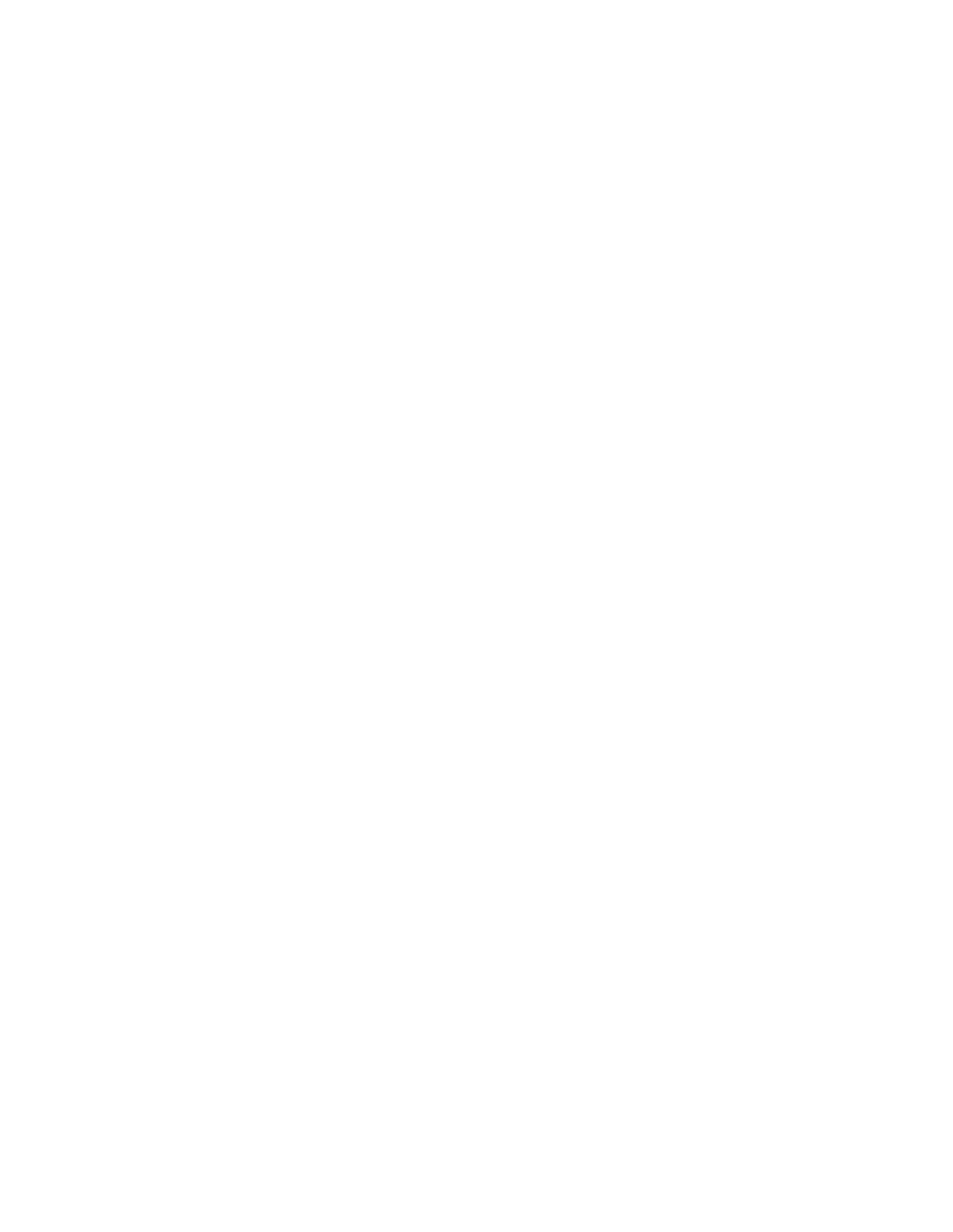## STL - 4Base-Scorecard: CHC154 - 09-24-16 - STL 10 @ CHC 4

\* WP: Reyes, A. - LP: Hammel - Sv: - CHC rec 98-56 - Molina is Top Contributor in STL win

| Detail by Bat Order/Player                                                     |              |                        |                    |                    |             |                               |                     |                     |                                |                          |
|--------------------------------------------------------------------------------|--------------|------------------------|--------------------|--------------------|-------------|-------------------------------|---------------------|---------------------|--------------------------------|--------------------------|
| <b>Bat Order</b>                                                               | Player       | Position               | Inning             | Play Text          | LOBStatus   | Credit For<br>Run             | PA Bases            | <b>BR</b> Bases     | Bases<br>Pushed                | Player<br>4Score         |
|                                                                                |              |                        | 01                 | Κ                  |             | $\mathbf 0$                   | $\mathsf 0$         | $\boldsymbol{0}$    | $\boldsymbol{0}$               | 0                        |
|                                                                                |              |                        | 02                 | 8                  |             | $\mathbf 0$                   | $\mathsf{O}\xspace$ | $\mathbf 0$         | $\mathsf 0$                    | $\mathsf{O}\xspace$      |
|                                                                                |              | 2B                     | 04                 | 9                  |             | $\mathsf{O}\xspace$           | $\mathbb O$         | $\mathbf 0$         | $\mathsf 0$                    | $\mathbb O$              |
|                                                                                | Carpenter    |                        | 06                 | $1 - 3$            |             | $\mathbf 0$                   | $\mathbb O$         | $\mathbf 0$         | $\mathsf 0$                    | $\mathsf{O}\xspace$      |
|                                                                                |              |                        | 08                 | $\overline{7}$     |             | $\mathbf 0$                   | $\mathbb O$         | $\mathbf 0$         | $\mathsf 0$                    | $\mathsf{O}\xspace$      |
| $\mathbf{1}$<br>$\overline{2}$<br>3<br>4<br>5<br>6<br>$\overline{7}$<br>8<br>9 |              |                        |                    | <b>Total</b>       |             | $\underline{0}$               | $\underline{0}$     | $\overline{0}$      | $\underline{0}$                | $\underline{0}$          |
|                                                                                |              |                        | 01                 | 9                  |             | $\mathbf 0$                   | $\mathbf 0$         | $\boldsymbol{0}$    | $\boldsymbol{0}$               | $\mathsf{O}\xspace$      |
|                                                                                |              |                        | 02                 | .HomeRun LF        |             | 1                             | 4                   | $\boldsymbol{0}$    | 4                              | $\boldsymbol{9}$         |
|                                                                                |              | RF                     | 04                 | $3 - 1$            |             | $\mathbf 0$                   | $\boldsymbol{0}$    | $\mathbf 0$         | $\mathsf 0$                    | $\mathsf{O}\xspace$      |
|                                                                                | Piscotty     |                        | 07                 | 7.Double           |             | $\mathbf 0$                   | 2                   | $\sqrt{2}$          | $\boldsymbol{0}$               | $\overline{4}$           |
|                                                                                |              |                        | 08                 | 7.Single           | Left on 1st | 1                             | $\mathbf{1}$        | $\mathbf 0$         | $\sqrt{2}$                     | $\sqrt{4}$               |
|                                                                                |              |                        |                    | <b>Total</b>       |             |                               | $\overline{1}$      |                     |                                | 17                       |
|                                                                                |              |                        | 01                 | Walk               |             | $\overline{2}$<br>$\mathbf 0$ | $\mathbf{1}$        | $\overline{2}$<br>3 | $\underline{6}$<br>$\mathsf 0$ | $\sqrt{4}$               |
|                                                                                |              |                        |                    |                    |             | $\boldsymbol{0}$              | $\mathbb O$         | $\mathbf 0$         | $\mathsf 0$                    | $\mathsf{O}\xspace$      |
|                                                                                |              |                        | 02                 | 4                  |             |                               |                     |                     |                                |                          |
|                                                                                | Moss         | LF                     | 04                 | Κ                  |             | $\mathsf{0}$                  | $\mathbb O$         | $\mathbf 0$         | $\mathsf 0$                    | $\mathbb O$              |
|                                                                                |              |                        | 07                 | 3-1 ProdOut        |             | $\mathbf 0$                   | $\boldsymbol{0}$    | $\boldsymbol{0}$    | 1                              | $\mathbf{1}$             |
|                                                                                |              |                        | 08                 | 8                  |             | $\mathbf 0$                   | $\mathsf 0$         | $\boldsymbol{0}$    | $\mathsf 0$                    | $\mathsf{O}\xspace$      |
|                                                                                |              |                        |                    | <b>Total</b>       |             | $\underline{0}$               | $\overline{1}$      | $\overline{3}$      | $\overline{1}$                 | $\overline{5}$           |
|                                                                                |              |                        | 01                 | 9.Single +2ndWP    |             | $\mathsf{0}$                  | $\mathbf{1}$        | $\sqrt{3}$          | $\overline{\mathbf{c}}$        | $\,6$                    |
|                                                                                |              |                        | 03                 | 8.Single           |             | $\mathsf{0}$                  | $\mathbf{1}$        | 3                   | $\mathsf 0$                    | $\overline{4}$           |
|                                                                                | Peralta      | 3B                     | 05                 | 8.Single +DP'd-3-6 |             | $\mathsf{0}$                  | $\mathbf{1}$        | $\mathbf 0$         | $\mathsf 0$                    | $\mathbf{1}$             |
|                                                                                |              |                        | 07                 | Walk               |             | $\mathbf 0$                   | $\mathbf{1}$        | 3                   | $\mathsf 0$                    | $\overline{4}$           |
|                                                                                |              |                        | 08                 | $\mathbf{3}$       |             | $\mathbf 0$                   | $\mathsf 0$         | $\mathbf 0$         | $\mathsf 0$                    | $\mathsf{O}\xspace$      |
|                                                                                |              |                        |                    | Total              |             | $\underline{0}$               | $\underline{4}$     | $\underline{9}$     | $\overline{2}$                 | 15                       |
|                                                                                | Adams        | 1B                     | 01                 | <b>HBP</b>         |             | $\mathbf 0$                   | $\mathbf{1}$        | $\sqrt{3}$          | $\mathbf{1}$                   | $\,$ 5 $\,$              |
|                                                                                |              |                        | 03                 | $\overline{7}$     |             | $\mathbf 0$                   | $\mathbb O$         | $\mathbf 0$         | $\mathsf 0$                    | $\mathsf{O}\xspace$      |
|                                                                                |              |                        | 05                 | $3-6-DP$           |             | $\mathbf 0$                   | $\mathbf 0$         | $\mathbf 0$         | $-1$                           | $-1$                     |
|                                                                                |              |                        |                    | Total              |             | $\underline{0}$               | $\overline{1}$      | $\overline{3}$      | $\underline{0}$                | $\overline{4}$           |
|                                                                                |              | 1B+PR                  | 07                 | 7.Double           |             | 1                             | $\sqrt{2}$          | $\sqrt{2}$          | 3                              | $\,8\,$                  |
|                                                                                | Adams-Pham   |                        |                    | Total              |             | $\overline{1}$                | $\underline{2}$     | $\overline{2}$      | $\overline{3}$                 | $\overline{8}$           |
|                                                                                |              | PR-LF                  | 09                 | $\sf K$            |             | $\mathbf 0$                   | $\mathsf 0$         | $\mathbf 0$         | $\boldsymbol{0}$               | $\mathsf{O}\xspace$      |
|                                                                                | Pham         |                        |                    | <b>Total</b>       |             | $\underline{0}$               | $\underline{0}$     | $\underline{0}$     | $\underline{0}$                | $\underline{0}$          |
|                                                                                | Molina       |                        | 01                 | 7.Double           |             | $\overline{2}$                | $\sqrt{2}$          | $\sqrt{2}$          | 5                              | 11                       |
|                                                                                |              |                        | 03                 | 9.Single           | Left on 3rd | $\boldsymbol{0}$              | $\mathbf{1}$        | $\sqrt{2}$          | 1                              | $\overline{4}$           |
|                                                                                |              | С                      | 05                 | $3 - 1$            |             | $\mathsf{0}$                  | $\mathsf 0$         | $\mathbf 0$         | $\boldsymbol{0}$               | $\mathsf{O}\xspace$      |
|                                                                                |              |                        | 07                 | 7.Single           | Left on 2nd | $\overline{2}$                | $\mathbf{1}$        | $\mathbf{1}$        | 3                              | $\overline{7}$           |
|                                                                                |              |                        |                    | <b>Total</b>       |             | $\underline{4}$               | $\underline{4}$     | $\overline{5}$      | $\overline{\partial}$          | $\frac{22}{2}$           |
|                                                                                |              | C-Dsub                 | 09                 | 6-Err              | $\mathbf 0$ | $\mathbf{1}$                  | $\mathbf{1}$        | $\mathbf 0$         | $\overline{2}$                 |                          |
|                                                                                | Kelly        |                        |                    | <b>Total</b>       | Left on 2nd | $\underline{0}$               | $\overline{1}$      | $\overline{1}$      | $\underline{0}$                | $\overline{2}$           |
|                                                                                |              |                        | 01                 | 7.Double           | Left on 2nd | $\overline{c}$                | $\sqrt{2}$          | $\mathbf 0$         | 3                              | $\overline{7}$           |
|                                                                                |              |                        | 03                 | 9.Double           | Left on 2nd | 1                             | $\overline{2}$      | $\mathbf 0$         | 4                              | $\overline{\mathcal{I}}$ |
|                                                                                |              | $\mathsf{C}\mathsf{F}$ | 06                 | $\mathsf K$        |             | $\mathsf{O}\xspace$           | $\mathsf{O}\xspace$ | $\mathbf 0$         | $\mathsf 0$                    | $\mathsf{O}\xspace$      |
|                                                                                | Grichuk      |                        | 07                 | Κ                  |             | $\mathsf{O}\xspace$           | $\mathsf{O}\xspace$ | $\mathbf 0$         | $\mathbf{1}$                   | $\mathbf{1}$             |
|                                                                                |              |                        | 09                 | Κ                  |             | $\mathsf{O}\xspace$           | $\mathsf{O}\xspace$ | $\mathbf 0$         | $\mathsf{O}\xspace$            | $\mathsf{O}\xspace$      |
|                                                                                |              |                        |                    | <b>Total</b>       |             | $\overline{3}$                | $\underline{4}$     | $\overline{0}$      | $\underline{8}$                | 15                       |
|                                                                                |              |                        | 01                 | $\sf K$            |             | $\mathsf{O}\xspace$           | $\mathsf{O}\xspace$ | $\mathbf 0$         | $\mathsf 0$                    | $\mathsf{0}$             |
|                                                                                |              |                        | 03                 | Walk +DP'd-4-6-3   |             | $\mathsf{O}\xspace$           | $\mathbf{1}$        | $\mathsf{O}\xspace$ | $\mathsf 0$                    | $\mathbf{1}$             |
|                                                                                | Diaz         | SS                     | 06                 | Walk               | Left on 1st | $\mathbf 0$                   | $\mathbf{1}$        | $\mathsf{O}\xspace$ | $\mathsf 0$                    | $\mathbf{1}$             |
|                                                                                |              |                        |                    |                    |             | $\mathbf 0$                   | $\mathbf 0$         | $\mathbf 0$         | $\mathsf 0$                    | $\mathsf{0}$             |
|                                                                                |              |                        | 07                 | $6 - 4$            |             |                               |                     |                     |                                |                          |
|                                                                                |              |                        |                    | <b>Total</b>       |             | $\underline{0}$               | $\underline{2}$     | $\underline{0}$     | $\underline{0}$                | $\frac{2}{2}$            |
|                                                                                | Garcia, G.   | SS-Dsub                | 09                 | 9.Single           | Left on 1st | $\mathbf 0$                   | $\mathbf{1}$        | $\mathbf 0$         | $\mathbf{1}$                   |                          |
|                                                                                |              |                        |                    | <b>Total</b>       |             | $\underline{0}$               | $\overline{1}$      | $\underline{0}$     | $\overline{1}$                 | $\frac{2}{0}$            |
|                                                                                |              | P                      | 02                 | $\overline{4}$     |             | $\mathsf{O}\xspace$           | $\mathsf{O}\xspace$ | $\mathbf 0$         | $\mathbf 0$                    |                          |
|                                                                                | Reyes, A.    |                        | 03                 | 4-6-3-DP           |             | $\boldsymbol{0}$              | $\mathsf{O}\xspace$ | $\mathbf 0$         | $-1$                           | $-1$                     |
|                                                                                |              |                        |                    | <b>Total</b>       |             | $\underline{0}$               | $\underline{0}$     | $\underline{0}$     | $-1$                           | $-1$                     |
|                                                                                | Gyorko       | PH                     | 06                 | $\sf K$            |             | $\boldsymbol{0}$              | $\mathbf 0$         | $\mathbf 0$         | $\boldsymbol{0}$               | $\mathsf{0}$             |
|                                                                                |              |                        |                    | Total              |             | $\underline{0}$               | $\underline{0}$     | $\overline{0}$      | $\underline{0}$                | $\underline{0}$          |
|                                                                                | Martinez, J. | PH                     | 08                 | 7.Double           |             | $\mathbf 0$                   | $\sqrt{2}$          | $\sqrt{2}$          | $\mathsf 0$                    | $\overline{4}$           |
|                                                                                |              |                        |                    | Total              |             | $\underline{0}$               | $\underline{2}$     | $\underline{2}$     | $\underline{0}$                | $\overline{4}$           |
|                                                                                | Pena         | PH                     | 09                 | $4 - 6$            |             | $\mathsf{O}\xspace$           | $\mathsf{O}\xspace$ | $\mathbf 0$         | $\mathsf 0$                    | $\overline{\textbf{0}}$  |
|                                                                                |              |                        |                    | <b>Total</b>       |             | $\underline{0}$               | $\underline{0}$     | $\overline{0}$      | $\underline{0}$                | $\underline{0}$          |
|                                                                                |              |                        | <b>Grand Total</b> |                    |             | 10                            | 29                  | 27                  | 29                             | $\overline{95}$          |